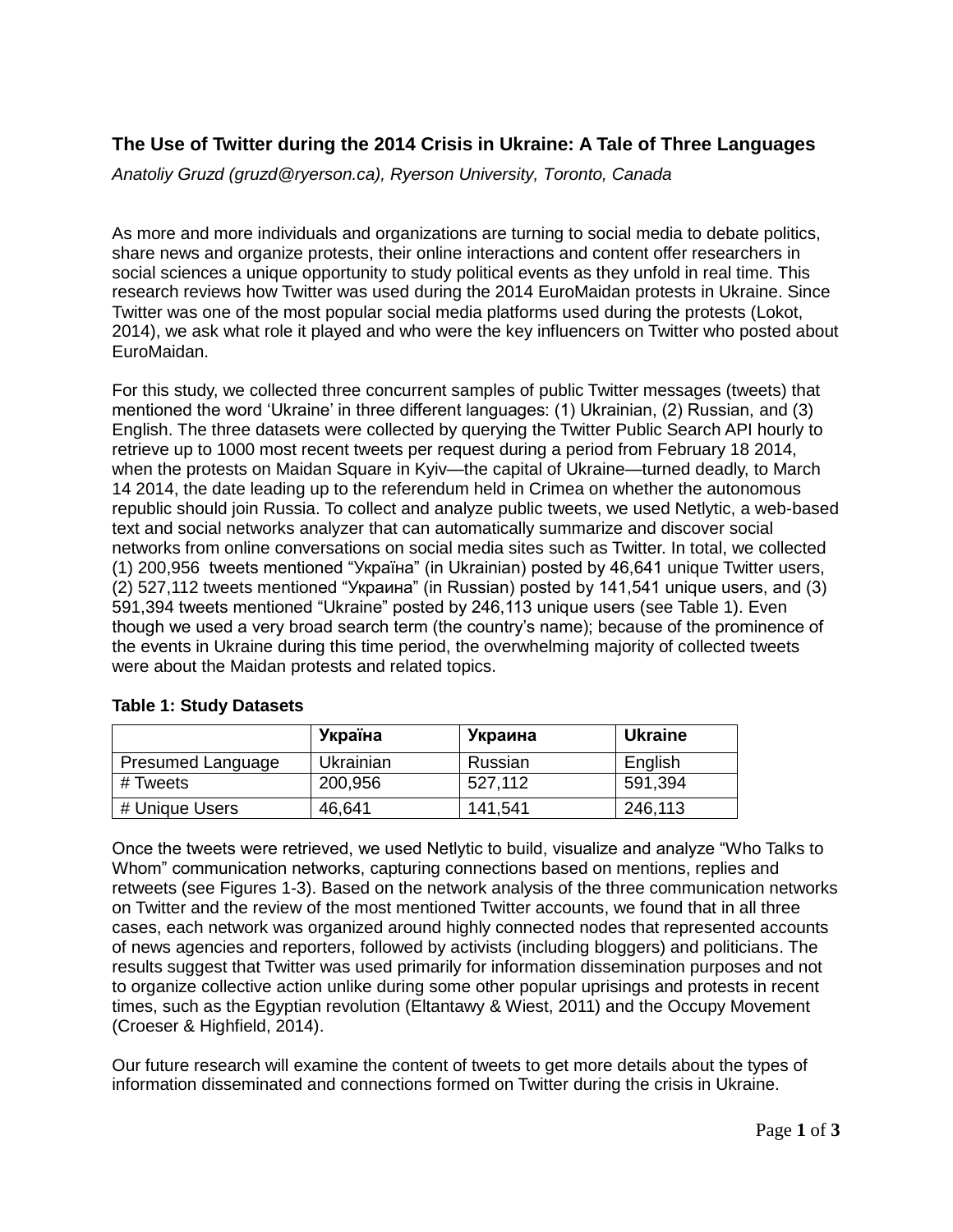**Figure 1: Communication Network of Tweets Mentioning "Україна" (in Ukrainian)**



**Figure 2: Communication Network of Tweets Mentioning "Украина" (in Russian)**



**Figure 3: Communication Network of Tweets Mentioning "Ukraine" (in English)**